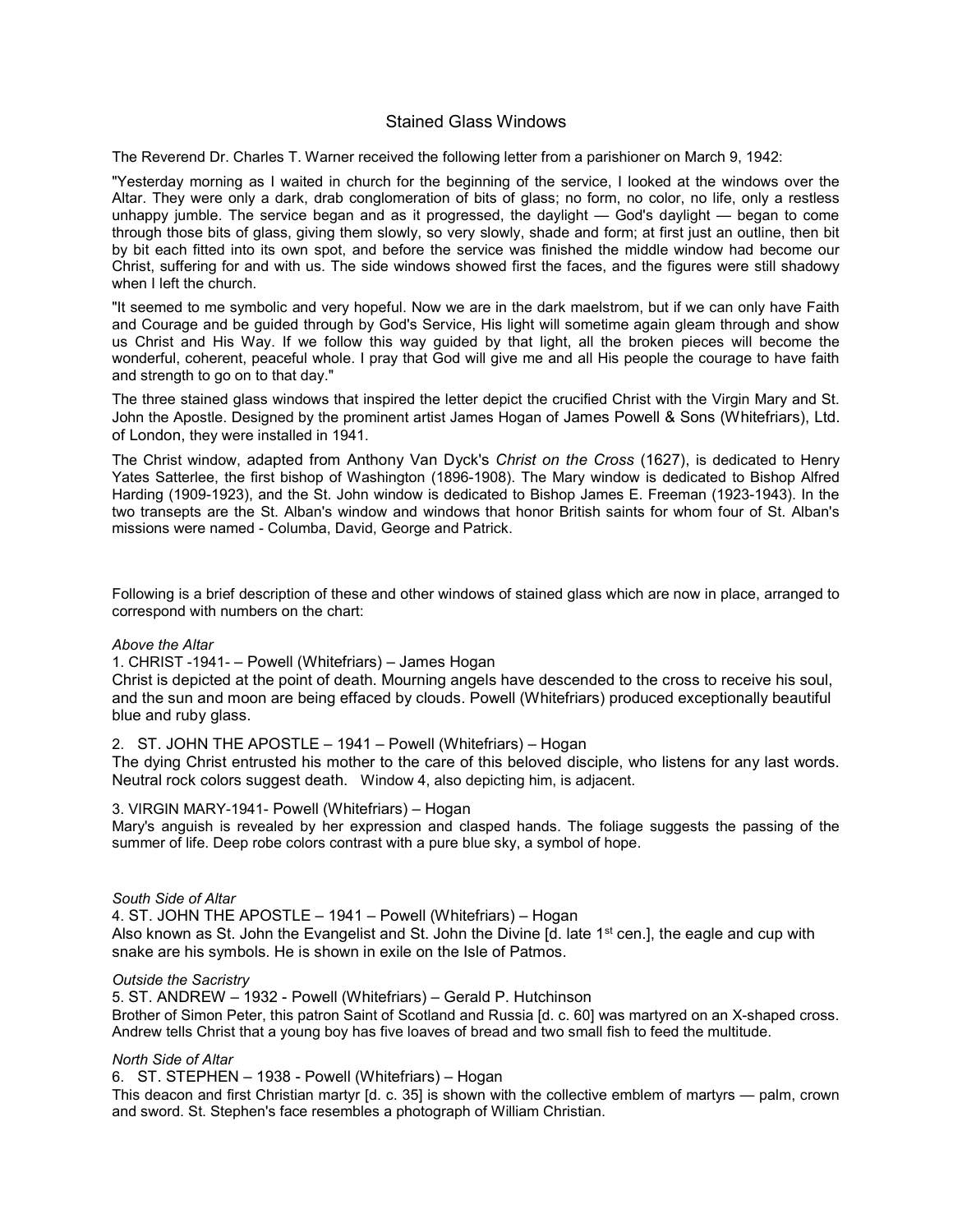Outside the Robing Room

7. ST. PETER –1930 - Powell (Whitefriars) - Hutchinson. St. Peter [d. c. 64], the leader of the apostles, is shown with the keys of the Kingdom of Heaven.

Inside the Robing Room

8. ST. ANNA – 1932 – Powell (Whitefriars) – Hutchinson

Anna, an elderly widowed prophetess, did not depart from the temple, worshipping with fasting and prayer night and day. She joined Simeon at Jesus's presentation, gave thanks to God, and spoke of him to all who were looking for the redemption of Israel. [Luke 2:26]

# Behind the Organ Console

9. ST. CECILIA – 1928 - Powell (Whitefriars) – Hutchinson A virgin martyr  $\lceil d \cdot 3^{rd} \rceil$  cen.], the patron saint of music carries a box with organ pipes.

#### North Transept

10. ST. COLUMBA – 1944 - Powell (Whitefriars) –Hogan.

Columba, abbot of Iona [c. 521-97], founded Derry, Durrow, and Kells in Ireland and then sailed in the depicted coracle to bring the faith to Scotland. He holds the Book of Kells, an ornate copy of the four gospels.

11. ABSTRACT DESIGN (above door) - 1968 - Efrem Weitzman, artist. Inspired by the rhythmic repetitive pattern of the Rose Window in the South Transept. (No. 31), Weitzman said, "I placed color in a free and painterly fashion within the confines of a fairly symmetrical drawing."

12. ROSE WINDOW -1972 - Willet Stained Glass Window Co. The window complements the "Faith of Our Fathers" Rose Window in the South Transept.

13. ST. GEORGE – 1944 - Powell (Whitefriars) - Hogan

The patron saint of England [martyred c. 303] is rarely depicted without sword and armor, but the donor wished to reflect the peace-loving nature of the person to whom it is a memorial. The St. George Cross has been an English badge since the Crusades

# 14. ST. PATRICK – 1917 – R. Geissler, Inc., New York City

Patrick [5<sup>th</sup> century] was an enslaved Briton who escaped Ireland and returned as its bishop. The patron saint of Ireland is depicted with the traditional shamrock, green robe, and snakes.

North Wall of Nave

15. THE ARCHANGEL MICHAEL – 1938 - Powell (Whitefriars) - Hogan. The angel of judgment is the special guardian and protector of Israel [Dan. 10:13ff and 12:1] and the principal fighter against the devil [Rev. 12:7]. Michael is paired with Gabriel, angel of mercy.

16. ST. HILDA –1916– Geissler

Hilda [614-80], founder and abbess of Whitby, site of a synod on the dating of Easter (663/4). Shown in 697, her last year, she holds a book of English poems about Christian doctrine by Caedmon, an Anglo-Saxon cowherd.

17. ST. AUGUSTINE OF CANTERBURY – 1918 – Geissler Augustine [d. c. 604], the first archbishop of Canterbury, was a companion of Pope Gregory the Great sent to convert the Angles and Saxons.

18. ST. JOSEPH OF ARIMATHEA – 1941 - Powell (Whitefriars) - Hogan. Wearing Hebrew attire, the 1<sup>st</sup> century saint who buried Jesus's body in his tomb is said to have brought the Thorn, the Holy Grail (depicted above) and a piece of the Cross to Glastonbury (the Isle of Avalon).

19. ST. AIDAN - 1928 - Powell (Whitefriars) - Hutchinson. St. Aidan (d. 651), a monk of Iona, evangelized northern England and became Bishop of Lindisfarne.

Narthex: Three scenes from the life of Christ:

20. AN OLDER CHRIST – 1946 - Powell (Whitefriars) - Hogan.

"Well done. Thou good and Faithful Servant, Enter now into the joy of the World." [Matt. 25:23, parable of the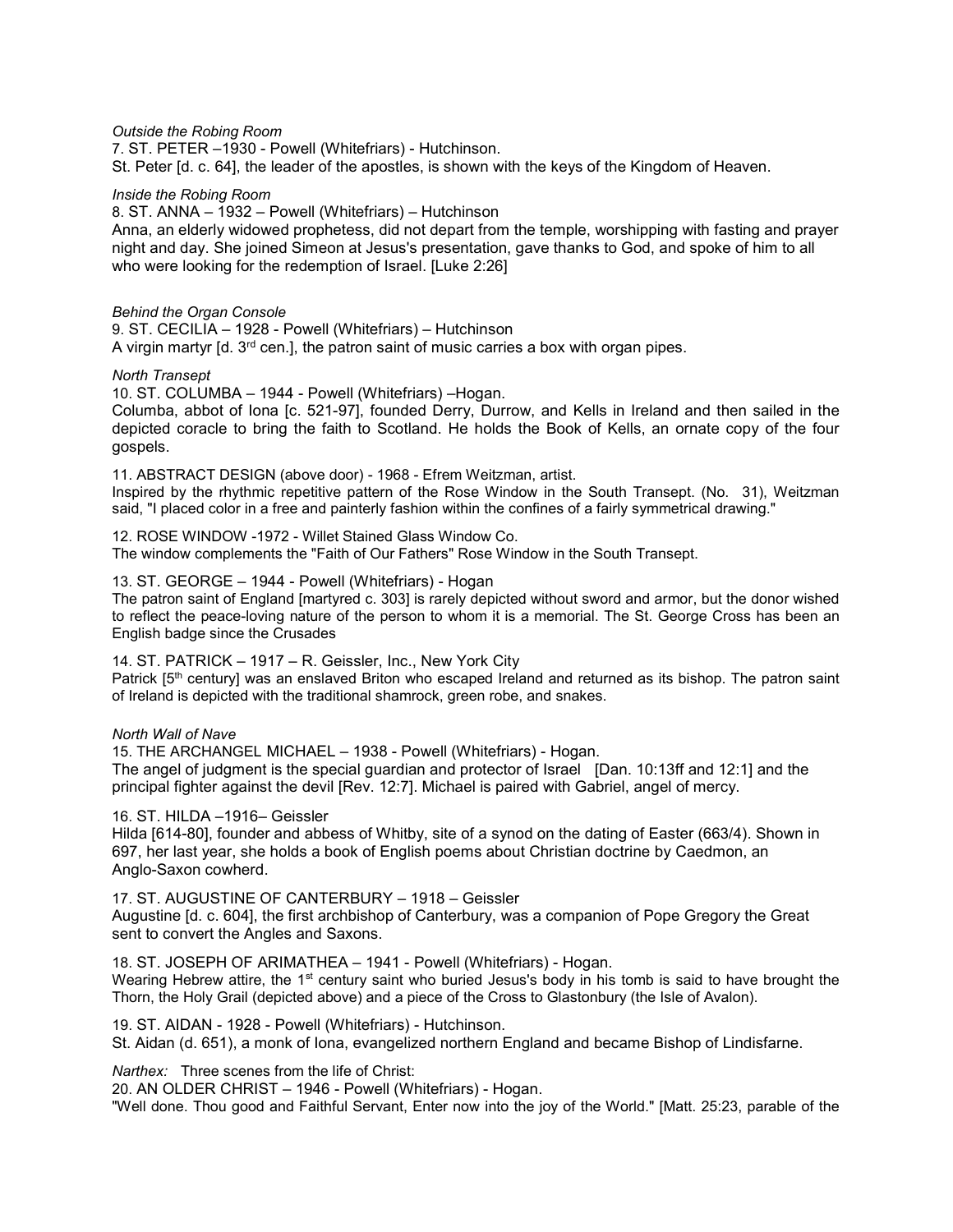Talents] The window is in memory of a parish sexton who served the church for over 30 years.

21. "COME UNTO ME" YOUTHFUL CHRIST – 1933 - Powell (Whitefriars) - Hutchinson "Come unto me all ye that labour and are heavy laden, and I will give you rest." [Matt. 12:28] The window is a companion to "The Son of God" window.

22. "THE SON OF GOD"; CHRIST CHILD –1931 - Powell (Whitefriars) - Hutchinson The window was given by the Young People's Service League and the Sunday School as a memorial to the many children in St. Alban's parish who died young.

23. Ship and Stars – c. 1995 – Brenda Belfield. A ship in a field of stars, with symbols of Wilson's wife Rose and favorite Siamese cat.

#### South Wall of the Nave

24. ST. PAUL – 1926 - Powell (Whitefriars) - Hutchinson

St. Paul [d. c. 65] holds a scroll inscribed with his message to Athens [Acts 17:23] "Whom ye therefore ignorantly worship Him declare I unto you." The boat reflects his shipwreck on the island of Melita, where barbarians showed him great kindness and he survived a viper's bite. [Acts 28:1-6]

# 25. ST. MARGARET – 1944 - Powell (Whitefriars) - Hogan.

Margaret, a Saxon princess [1046-93], married King Malcolm Canmore and was the mother of four Scottish kings. The saint, depicted with a crucifix, was noted for her works of charity.

St. John's Chapel (former Baptistery)

26. BAPTISM OF CHRIST - 1936 - Powell (Whitefriars) - Hutchinson

St. John the Baptist [d. c. 30], clad in a rough garment, holds God's words as the dove descended: "This is my Son in whom I am well pleased." [Matt. 3:17]

South Wall of the Nave (continued)

27. ST. JOHN THE BAPTIST - 1932 - E. Sanborn Studio.

St. John holds a lamb, shepherd's crook and scroll with "Ecce Agnus Dei" or "Behold the Lamb of God." [John 1:29] The windows depicting St. John the Baptist are adjacent.

# 28. THE ARCHANGEL GABRIEL - 1932 - E. Sanborn Studio.

Paired with Michael, the angel of judgment, Gabriel is the angel of mercy. He helped Daniel interpret his visions [Dan 8:16-27; 9:21-27] and brought tidings of the births of John the Baptist and Jesus [Luke 1:11-38]. The Annunciation scene is adjacent to the Resurrection scene in the Virgin Mary window.

#### South Transept

29. THE VIRGIN MARY - 1932 - E. Sanborn Studio

Mary's face resembles a photograph of Louisa Bratenahl. The five petal roses on her sash denote her joys: The Annunciation, the Visitation, the Nativity, the Presentation, and young Christ preaching in the Temple. The angel informing Mary and her companions of Jesus's Resurrection is adjacent to the Annunciation scene.

# 30. ST. DAVID -1947 - Powell (Whitefriars) - Hogan

David (d. 601), bishop of Menevia, is the patron saint of Wales and the only Welsh saint to be canonized, He is usually depicted in episcopal robes standing on a mount with a dove on his shoulder.

31. ABSTRACT DESIGN above the south door -1968 — Weitzman. This window is similar to the one over the north door (No. 11).

# 32. ROSE WINDOW – FAITH OF OUR FATHERS – 1950 – Willet Stained Glass

This window symbolizes the cycle of life through earthly struggle and the promise of Heaven. The foliated pattern of petals suggests the developing life. Green symbolizes youth, springtime, growth and hope. Gold symbolizes the good life, achievement, and promise of spiritual treasures. Blue, the color of Divine Wisdom, symbolizes eternity and loyalty. The silvery white fleurs-de-lis symbolize purity, faith, truth, peace and serenity. Ruby symbolizes passionate devotion, self sacrifice, and courage. Divine Love flowers in the central circle with its ruby field and golden cross.

# 33. ST. ALBAN – 1947 – Powell (Whitefriars) - Hogan.

Alban ( $3<sup>rd</sup>$  cen.), a Roman soldier and the first British martyr, was converted by a priest named Amphibalus during the persecution of Diocletian. Exchanging cloaks with the priest to enable him to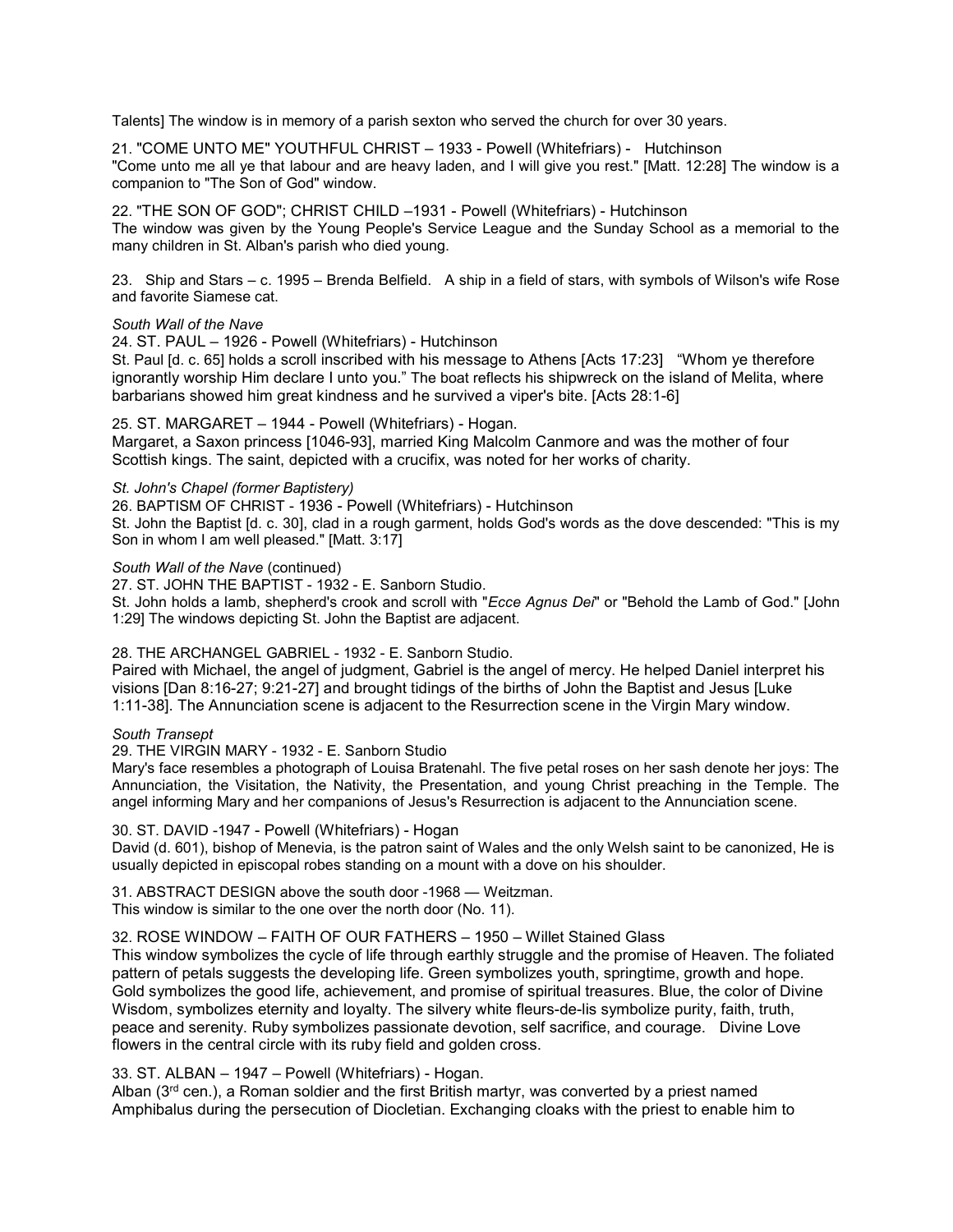escape, Alban was arrested and beheaded when he refused to recant.

Choir Clerestory North Side all four: 1959 — Irene and Rowan LeCompte<br>34. AIR 6.1876 1958 - 1958 S. FIRE 35. FIRE

Choir Clerestory South Side 36. WATER 37. EARTH

Nave Clerestory (South Side) 38. JOSHUA - 1946 - Powell (Whitefriars) - Hogan Joshua, the Old Testament warrior, is shown with helmet, spear and shield.

39. MOSES - 1946 - Powell (Whitefriars) - Hogan Moses holds the tablets of the law, his hands covered with a shawl so they do not touch the sacred stone. The small figure at the bottom is Moses kneeling before the burning bush.

40. KING DAVID - 1978 - Benoit Gilsoul The crown indicates his kingship over Israel. The lyre symbolizes his role as composer of the Psalms

41. ST.ANNE - 1978 –Belfield St. Anne is depicted teaching the Virgin Mary to read.

42. ST. LUKE - c. 1959 - Rowan LeCompte St. Luke (1<sup>st</sup> cen) is shown writing a portion of his Gospel. The winged staff symbolizes the medical profession.

#### Balcony

43. ANTOINETTE BROWN BLACKWELL – c. 1995 –Belfield. Blackwell (1825-1921) was the first woman ordained to the priesthood in the United States (1856).

44. CHARLES WESLEY - 1991 – Shenandoah Studios of Stained Glass Inc., Front Royal, Virginia Charles Wesley (1707-88), author of over 6,000 hymns, stands as the most prolific hymnist in English history. Although closely connected to his brother John and the movement which became Methodism, Charles remained a priest in the Church of England until his death.

45. BISHOP SAMUEL SEABURY - 1947 - Powell (Whitefriars) - Hogan Seabury (1729-96), a Tory, was the first Episcopal bishop of Connecticut. Depicted in red rochets and white chimeres (undergarments) these U.S. bishops represent how St. Alban's holds different political views in balance.

46. BISHOP WILLIAM WHITE -1947 - Powell (Whitefriars) - Hogan White (1748-1836) was the chaplain of the Continental Congress and the first Episcopal bishop of the diocese of Philadelphia.

Nave Clerestory (North Side)

47. CLIVE STAPLES LEWIS – 1986 – Shenandoah Studios C.S. Lewis (1898-1963), Oxford scholar and author of "Mere Christianity" and "The Chronicles of Narnia," is depicted among the saints as a pious layperson.

48. HOLY WRITINGS - 1986 – Shenandoah Studios

49. ST. CLARE - 1986 – Shenandoah Studios Clare (1194-1253), founder of the Minoresses or Poor Clares, was a follower of St. Francis of Assisi.

50. WOODLAND CREATURES - 1986 – Shenandoah Studios

51. ST. FRANCIS OF ASSISI - 1986 – Shenandoah Studios Francis (1181-1226), founder of the Franciscan Order of preachers, loved birds and animals.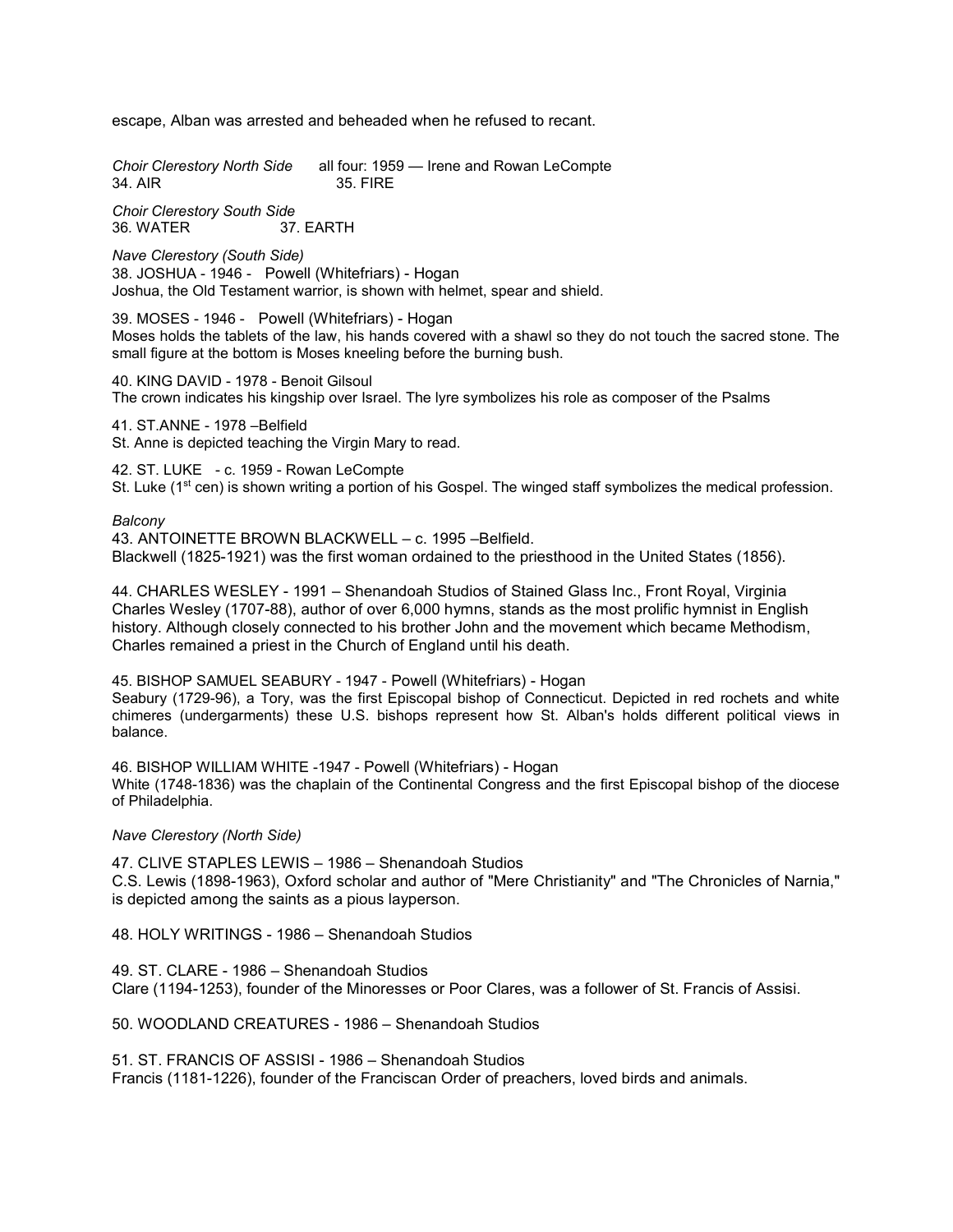# 52. MORNING GLORIES– c. 1995 –Belfield.

# Nourse Hall

# 53. THE BAER WINDOW – 1990 - Cecil Casebier

The windows should be viewed as a pair with a cross in the lancet window from which flows the power of creation and life represented by the bright golds and reds which descent into the lower window toward the universe, represented in more subdued colors. In the upper left quadrant the hand of God is seen holding the universe and in the lower right quadrant His other hand is extended toward everything in the universe. The timelessness of God is symbolized by the Alpha and Omega in the side panels.